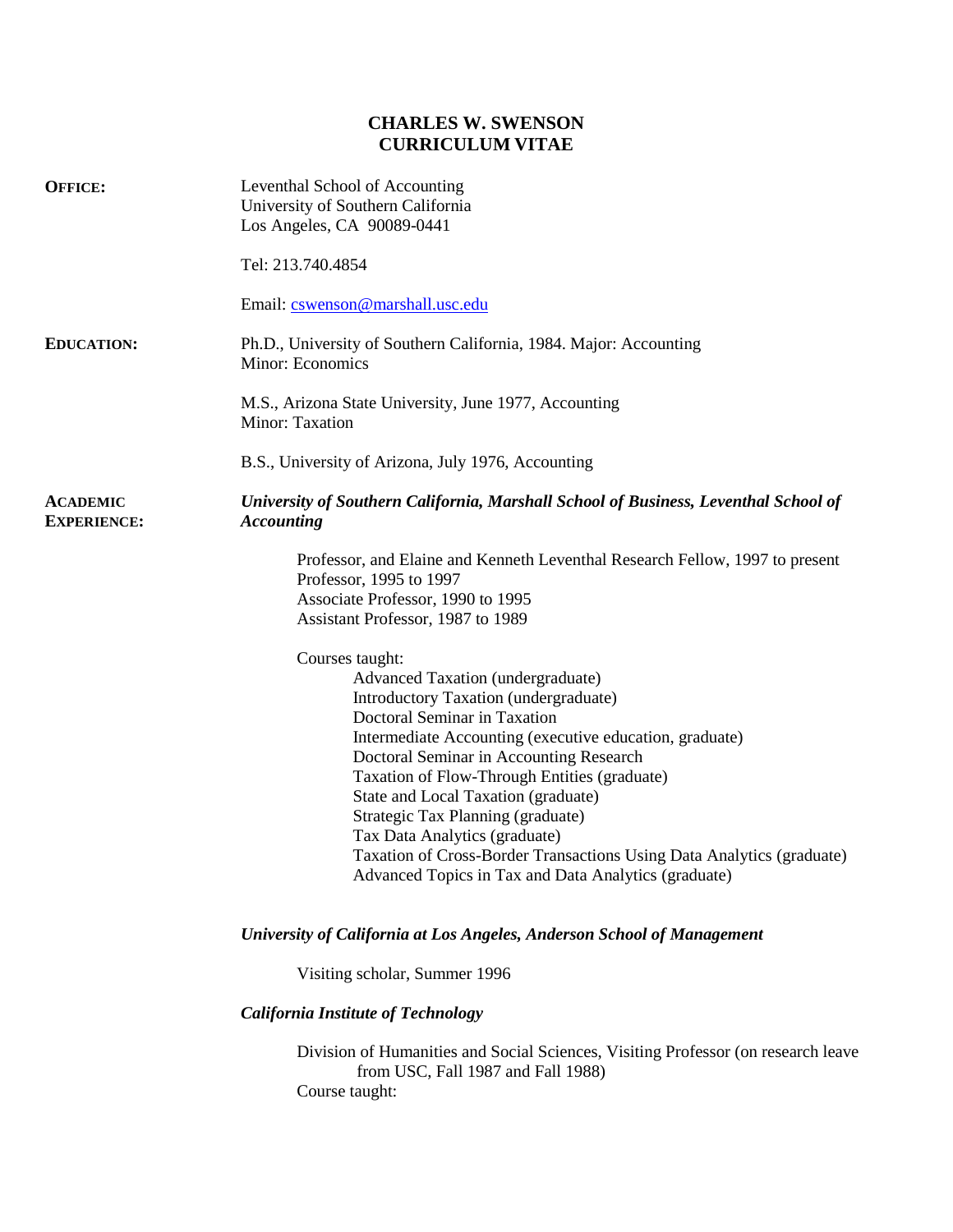|                                       |                  | Business Economics and Management (undergraduate)                                                                                                                                                         |
|---------------------------------------|------------------|-----------------------------------------------------------------------------------------------------------------------------------------------------------------------------------------------------------|
|                                       |                  | University of Arizona, School of Business Administration                                                                                                                                                  |
|                                       |                  | Assistant Professor, September 1984 to December 1986                                                                                                                                                      |
|                                       |                  | Courses taught: Doctoral Seminar in Taxation, Corporate Taxation (graduate)<br>Advanced Taxation (undergraduate), Introductory Taxation (undergraduate)                                                   |
|                                       |                  | <b>University of Southern California</b>                                                                                                                                                                  |
|                                       |                  | School of Accounting, Doctoral Lecturer in Accounting, 1980 to 1984.                                                                                                                                      |
|                                       |                  | Courses taught:                                                                                                                                                                                           |
|                                       |                  | Managerial Accounting (undergraduate)                                                                                                                                                                     |
|                                       |                  | Introductory Taxation (MBA and undergraduate)                                                                                                                                                             |
| <b>BUSINESS</b><br><b>EXPERIENCE:</b> |                  | Senior Tax Accountant, Fox & Co. (merged into Grant Thornton), Century City/Los Angeles,<br>California, 1979-1981.                                                                                        |
|                                       |                  | Staff Tax Accountant, Deloitte Haskins & Sells, Los Angeles, California, 1977-1979.                                                                                                                       |
|                                       |                  | Consultant, PricewaterhouseCoopers, state and local tax practice, Spring 1997 (during sabbat-<br>ical from USC).                                                                                          |
|                                       |                  | CPA License (active status, California)                                                                                                                                                                   |
| <b>REFEREED</b><br><b>RESEARCH:</b>   | $\overline{1}$ . | "Some Empirical Evidence on Taxpayer Rationality," The Accounting Review (January 1985),<br>with M. Moore and B. Steece.                                                                                  |
|                                       | 2.               | "An Analysis of ACRS During Inflationary Periods," The Accounting Review (January 1987).                                                                                                                  |
|                                       | $3^{4}$          | "An Economic Analysis of the Impact of State Income Tax Rates and Bases on Foreign<br>Investments," The Accounting Review (October 1987), with M. Moore and B. Steece.                                    |
|                                       | 4.               | "The Use of Input-Output Analysis in Tax Research," Advances in Taxation (1987), with M.<br>Moore.                                                                                                        |
|                                       | 5.               | "Taxpayer Behavior in Response to Taxation: Some Experimental Evidence," Journal of<br>Accounting and Public Policy (Spring 1988).                                                                        |
|                                       | 6.               | "The Role of Experimental Economics in Tax Policy Research." Journal of the American<br>Taxation Association (Fall 1988) with J. Davis.                                                                   |
|                                       | 7.               | "Some Preliminary Evidence on Tax-Exempt Municipal Leasing." National Tax Journal<br>(December 1988).                                                                                                     |
|                                       | $^*8.$           | "Taxation and the Demand for Risky Assets: Some Experimental Market Evidence," Journal<br>of the American Taxation Association (Fall 1989).                                                               |
|                                       | 9.               | "Stronger Tests Using Heteroskedastic ANOVA with Simulations of Accounting Systems,"<br>American Journal of Mathematical and Management Sciences, with E. Dudewicz and T. Lin,<br>(Vol. 12, No. 4, 1992). |
|                                       | 10.              | "Some Tests of the Incentive Effects of the R & E Tax Credit," Journal of Public Economics.<br>(November, 1992).                                                                                          |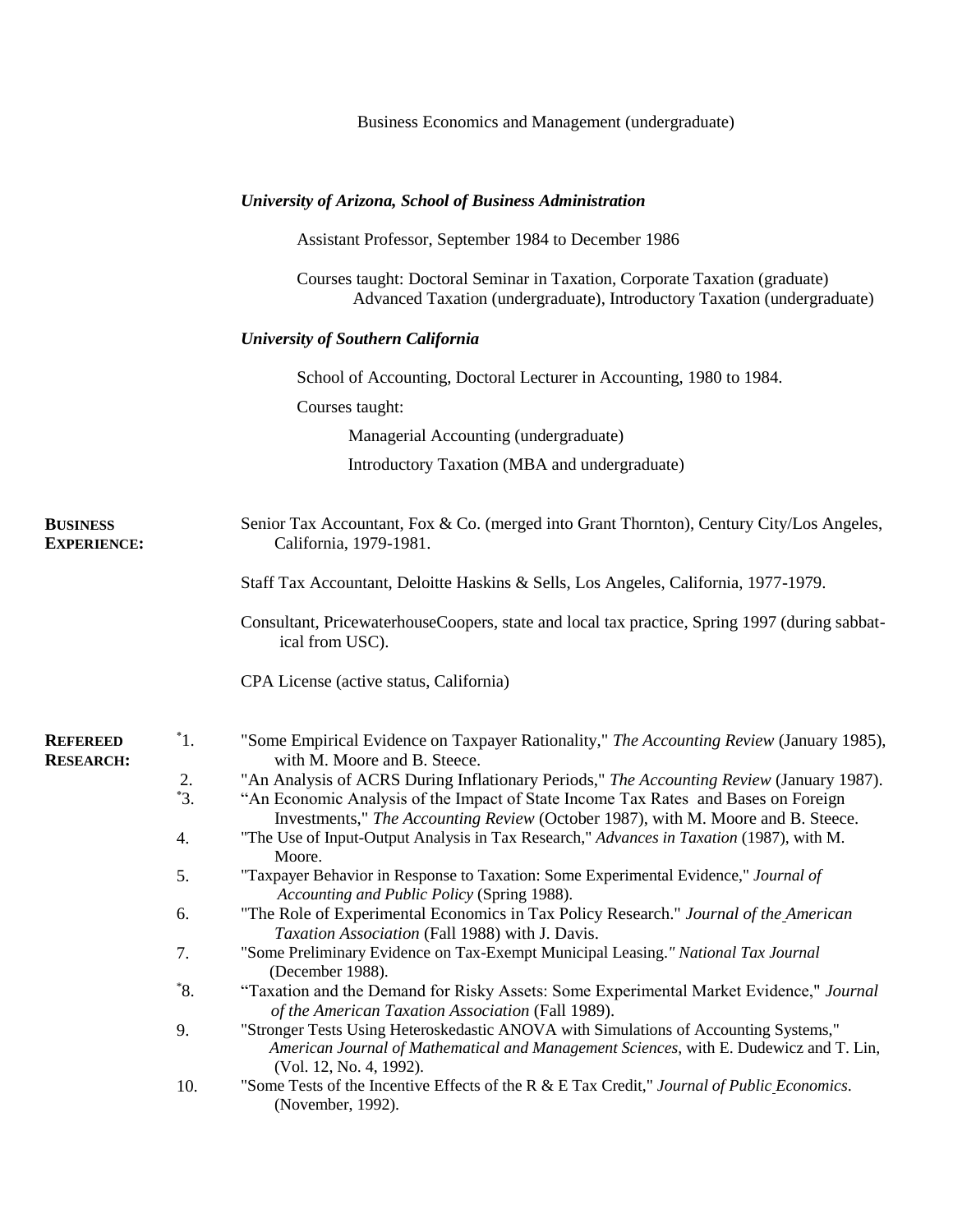| 11. | "A Multiple Time Series Analysis of the Impact of the Research and Development Tax Credit"<br>with G. Freed and M. Moore, Advances in Taxation, (1992).                                                             |
|-----|---------------------------------------------------------------------------------------------------------------------------------------------------------------------------------------------------------------------|
| 12. | "Income Tax Accounting Incentives and the Demand for Depreciable Investments: Experimental                                                                                                                          |
| 13. | Evidence", with J. Davis, The Accounting Review (July 1993).<br>"Tests of the Determinants of State Business Tax Structures," with W. Rodgers and C. Vines,                                                         |
|     | Journal of Accounting and Public Policy, (Fall 1994).                                                                                                                                                               |
| 14. | "An Experimental Examination of Corporate Tax Shifting and General Equilibrium Tax Incidence,"                                                                                                                      |
|     | Journal of Public Economics, (61, 1996) with H. Quirmbach and C. Vines.                                                                                                                                             |
| 15. | "Rent Seeking and U.S. Corporate Income Tax Laws," with G. Freed, Contemporary                                                                                                                                      |
|     | Accounting Research, (Summer/Fall 1995).                                                                                                                                                                            |
| 16. | "Income Tax Subsidies and Research and Development Spending in a Competitive Economy: An<br>Experimental Study," with J. Davis and H. Quirmbach. Journal of the American Taxation<br>Association (Supplement 1995). |
| 17. | "Rational Expectations and Fiscal Policy: Experimental Market Evidence" Journal of Economic<br>Behavior and Organization (1997).                                                                                    |
| 18. | "A Model of Corporate Rent-Seeking Through Tax Legislation" Journal of Accounting and Public<br>Policy (Fall, 2000 with M. Williams).                                                                               |
| 19. | "Reply to: Taxpayer Behavior In Response to Taxation: Comment and New Experimental<br>Evidence". Journal of Accounting and Public Policy (Summer, 1999).                                                            |
| 20. | "Effects of Unitary Versus Non-Unitary State Income Taxes on Interstate Resource Allocation: A<br>Model and Simulation Results" with M. Williams and T. Lease Journal of the American                               |
|     | Taxation Association (Spring 2001).                                                                                                                                                                                 |
| 21. | "Rent-Seeking By Agents of the Firm" Journal of Law and Economics, with S. Gupta.<br>(April 2003)                                                                                                                   |
| 22. | "Learning Theory and Convergence to Equilibrium in Experimental Markets", with C. Galantine.<br>International Journal of Business and Economic Perspectives (Fall 2008) Vol.3 Number 2                              |
| 23. | "Shock and Law: FIN 48, IFRS, and Beyond". International Journal of Economics and Finance<br>(Vol. 2, No, 3 2010), with N. Lee                                                                                      |
| 24. | "Government Programs Can Improve Local Labor Markets: Evidence from State Enterprise                                                                                                                                |
|     | Zones, Federal Empowerment Zones and Federal Enterprise Communities." Journal of                                                                                                                                    |
|     | Public Economics (August 2011), with J. Ham, A. Imrohoroglu, and H. Song                                                                                                                                            |
| 25. | "Are Multinational Corporate Tax Rules More Important Than Tax Rates?" The<br>International Journal of Accounting (April 2012), with N. Lee                                                                         |
| 26. | "Earnings Management through Discretionary Expenditures in The U.S., Canada, and Asia".<br>International Business Research (Vol. 4, No. 2; April 2011) with N. Lee                                                  |
| 27. | "How Redevelopment Ended in California and the Post Redevelopment Use of Tax<br>Increment Agreements and Other Economic Development Incentives". National Tax<br>Journal (September 2014) with G. Lefcoe            |
| 28. | "On the Effectiveness of Single Sales Factors for State Taxation" (Fall 2015) Journal of the<br><b>American Taxation Association</b>                                                                                |
| 29. | "The Death of California Redevelopment Agencies: Did the State Get it Right?" (January 2015)<br>Economic Development Quarterly.                                                                                     |
| 30. | "Economic Effects of Combined Reporting for State Tax Purposes: Evidence From<br>Recent Changes Using a New Data Source." Advances in Taxation (2014).                                                              |
| 31. | "Effects of Overseas Subsidiaries on Worldwide Corporate Taxes", with N. Lee. Journal of<br>International Accounting, Auditing and Taxation 26 (2016)                                                               |
| 32  | "Film Production and State Tax Incentives". <i>Economic Development Quarterly</i> (Dec. 2016)                                                                                                                       |
| 33. | "Empirical Evidence on Municipal Tax Policy and Firm Growth". International Journal of<br>Public Policy and Administration Research (2016) Vol. 3 (Issue 3)                                                         |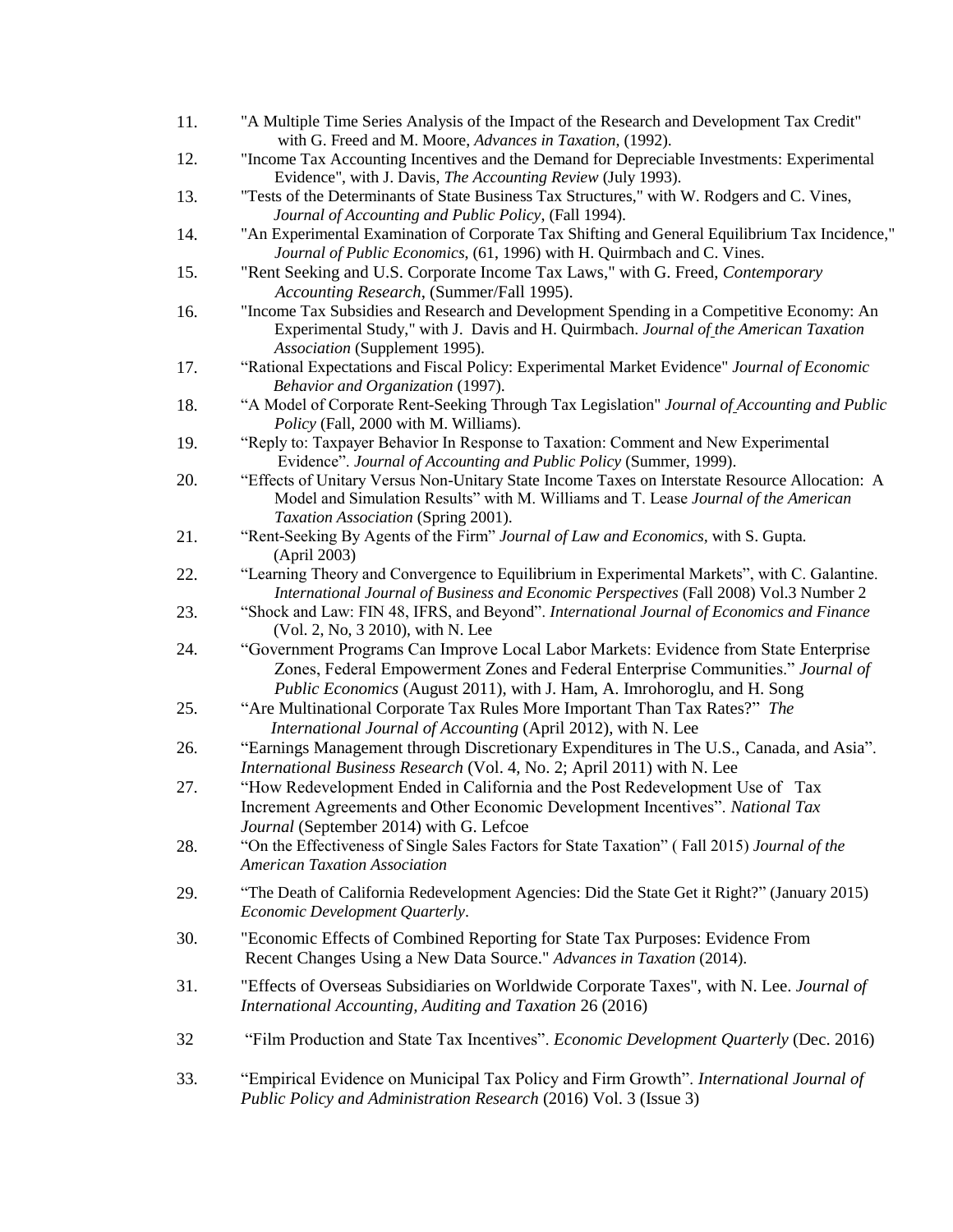|                                                           | 34. | "Empirical Evidence on the Impact of City Taxes" Applied Economics and Finance (Mar.<br>2017)                                                                                                                                                                                                             |
|-----------------------------------------------------------|-----|-----------------------------------------------------------------------------------------------------------------------------------------------------------------------------------------------------------------------------------------------------------------------------------------------------------|
|                                                           | 35. | "Solving the Tax Evasion Problem by Co-opting the Public: The Korean Cash Receipts<br>System". Asia Pacific Journal of Accounting and Economics 26:4 (2019; published online                                                                                                                              |
|                                                           | 36. | March 2017) with N. Lee<br>"Empirical Evidence on the Impact of Recent Korean Tax Reforms". Investment Management                                                                                                                                                                                         |
|                                                           | 37. | and Financial Innovations (Nov. 2018) with N. Lee<br>"Empirical Evidence on the Employment Effects of EPA Brownfield Grants and Tax<br>Incentives" Advances in Taxation 26 (2019)                                                                                                                         |
|                                                           | 38. | "Tax Specific versus Generic Accounting-Based Textual Analysis and the Relationship with<br>Effective Tax Rates: Building "Context"", Journal of Information Systems (Summer, 2021)<br>with A. Allen, D. O'Leary, and H. Qu                                                                               |
|                                                           | 39. | "Empirical Evidence on the Economic Impacts of Hotel Taxes", Economic Development<br>Quarterly (2021)                                                                                                                                                                                                     |
|                                                           | 40. | "Rent-Seeking and the Volume of Tax Laws: The Tax Cuts and Jobs Act of 2017" with<br>Hao Qu. Applied Economics and Finance. (2022, Vol. 9, No 1)                                                                                                                                                          |
|                                                           |     | *denotes articles won ATA Manuscript Award                                                                                                                                                                                                                                                                |
| <b>RESEARCH IN</b>                                        | 41. | "Some Evidence on the Effects of Tax Credits on the Demand for Risky Assets," in Contemporary<br>Tax Research (S. Moriarity and J. Collins, eds.) (1988).                                                                                                                                                 |
| PROCESS,<br>NON-                                          | 42. | "Non-legal Tax Accounting Research: A Primer, " CA Magazine (March 1989)                                                                                                                                                                                                                                  |
| <b>REFEREED</b><br><b>RESEARCH,</b><br><b>PROCEEDINGS</b> | 43. | "An Experimental Examination of Corporate Tax Shifting and General Equilibrium Tax Incidence."<br>Proceedings of the 1993 American Accounting: Association Annual Meeting.                                                                                                                                |
|                                                           | 44. | "Do LIFO Firms Manage Inventories and Accounts to Meet Tax and Reporting Objectives?:<br>Discussion. " Proceedings of the 1993 University of Illinois Tax Research Symposium.                                                                                                                             |
|                                                           | 45. | "The Odyssey of a Published Experimental Markets Tax Study" invited chapter in Behavioral Tax<br>Research: Prospects and Judgment Calls (ATA monograph) (1995).                                                                                                                                           |
|                                                           | 46. | "Applications of Chaos to Experimental Markets" Proceedings of the 1994 Annual TIMS<br>Conference.                                                                                                                                                                                                        |
|                                                           | 47. | "Will State Tax Policies Fall Flat or Succeed? An Economic Guide for Lawmakers and Lobbyists"<br>State Tax Notes Nov. 18, 1996.                                                                                                                                                                           |
|                                                           | 48. | "Is Your Industry Overtaxed?". State Tax Notes, Oct. 5,1998.                                                                                                                                                                                                                                              |
|                                                           | 49. | "Does Your State Overtax Business Income?" State Tax Notes, Nov. 3, 1997.                                                                                                                                                                                                                                 |
|                                                           | 50. | "To Increase Stock Value, Reduce Effective Tax Rates" Tax Notes, June 7,1999.                                                                                                                                                                                                                             |
|                                                           | 51. | "Discussion of 'Federal Tax Legislation as an Implicit Contracting Cost Benchmark: The<br>Definition of Excessive Executive Compensation" ' Proceedings of the 1999 University<br>of Illinois Tax Research Symposium.                                                                                     |
|                                                           | 52. | "Effective Tax Rates and Firm Stock Performance" CFO Magazine, Nov. 1999.                                                                                                                                                                                                                                 |
|                                                           | 53. | "World-Wide Effective Tax Rates: How Do Asia-Pacific Companies Stack Up?" Asia<br>Pacific Journal of Taxation, with J. Lu ( Dec. 2000).                                                                                                                                                                   |
|                                                           | 54. | "Does Your State Overtax Business Income?" State Tax Notes, Oct. 22, 2001.                                                                                                                                                                                                                                |
|                                                           | 55. | "In The Zone: State Enterprise Zones" Journal of State Taxation, March/April 2007                                                                                                                                                                                                                         |
|                                                           | 56. | "Convergence to Equilibrium in Experimental Markets" (2008) with C. Galantine,<br>Proceedings of the International Academy of Business and Public Administration Disciplines<br>Conference, International Academy of Business and Public Administration Disciplines (Won<br>Research Award at Conference) |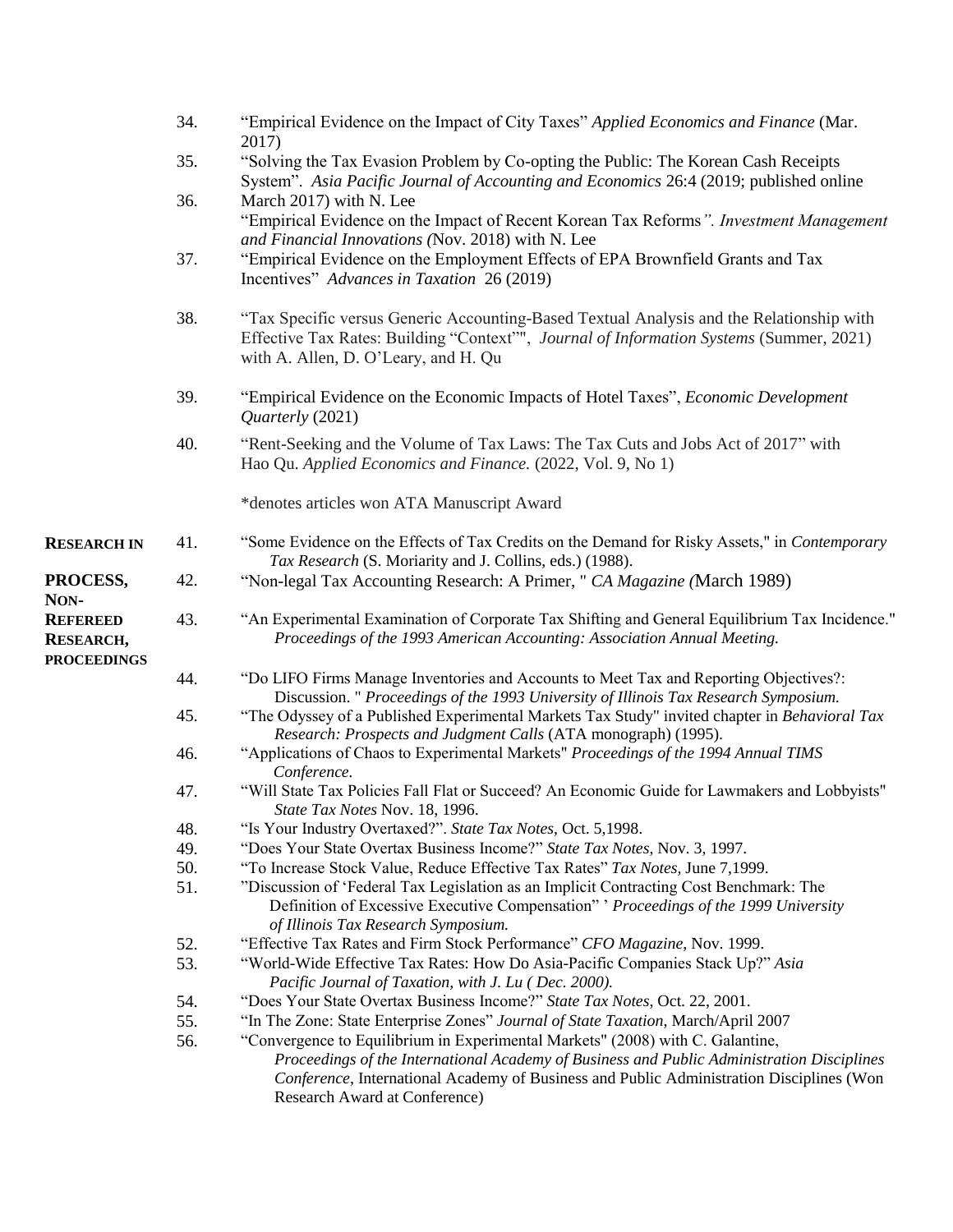|                                      | 57. | "Convergence to Equilibrium in Experimental Markets" (2007) with C. Galantine<br>Proceedings of the American Society of Business and Behavioral Sciences 14th Annual<br>Meeting, American Society of Business and Behavioral Sciences |
|--------------------------------------|-----|---------------------------------------------------------------------------------------------------------------------------------------------------------------------------------------------------------------------------------------|
|                                      | 58. | "World-Wide Tax Avoidance" (2008). Proceedings of the University of Illinois Tax<br>Research Symposium. With N. Lee                                                                                                                   |
|                                      | 59. | "Are Asia Pacific Firms Effective in Managing Their Tax Burdens? A Global Analysis". Asia<br>Pacific Journal of Taxation (2008):Fall/Winter                                                                                           |
|                                      | 60. | "Which State Tax Incentives Should Work: An Analytic Perspective?" (2009). Working paper                                                                                                                                              |
|                                      | 61. | "Experimental Evidence on Taxes and Overlapping Generations" (1996)USC Working Paper<br>$96 - 12$                                                                                                                                     |
|                                      | 62. | "Location Based Credits and Incentives" AICPA Tax Insider (2007 through 2009, various issues).<br>This is an on-line publication with a readership of approximately 20,000                                                            |
|                                      | 63. | "An Analysis of the Overtaxation of California Business" (1998). USC Working paper 98-12                                                                                                                                              |
|                                      | 64. | "Enterprise Zones: Where Are they Located?" Lusk Real Estate Institute Research Brief, (Fall<br>2003)                                                                                                                                 |
|                                      | 65. | "Tax Benefits—In the Zone" Marshall Magazine (Summer 2003)                                                                                                                                                                            |
|                                      | 66. | "Tax Management Through Discretionary Expenditures" (2009) USC Working paper with<br>N. Lee                                                                                                                                           |
|                                      | 67. | "Effective Business Tax Rates: 2004-2009". State Tax Notes (January 17, 2011)                                                                                                                                                         |
|                                      | 68. | "Some Preliminary Evidence on Municipal Tax Policy and Firm Growth". (Working paper,<br>2016)                                                                                                                                         |
|                                      | 69. | "Is It a Level Playing Field? An Analysis of Effective Tax Rates." Tax Notes International<br>(May 2009).                                                                                                                             |
|                                      | 70. | "Complexity and the U.S. Tax Code: A Textual Analysis"., under first round review, Public<br>Finance Quarterly, with H. Qu                                                                                                            |
|                                      | 71. | "Did Wayfair Help Brick and Mortar Stores?", under first round review, National Tax Journal                                                                                                                                           |
| <b>OTHER</b><br><b>PUBLICATIONS:</b> | 72. | "Internal Reporting and Taxation Issues", in The USC Year 2000 Curriculum Project (1994),<br>with M. Duffy.                                                                                                                           |
|                                      | 73. | "Is There a Simple Way for a Firm to Increase Its Market Value?" Leventhal School News, Spring<br>1999                                                                                                                                |
|                                      | 74. | "Curbing Tax Evasion by Co-Opting the Public: The Korean Cash Receipts System" Working<br>Paper (2016 with N. Lee)                                                                                                                    |
|                                      | 75. | "Tax Benefits—In the Zone" Marshall Magazine, (Summer 2003)                                                                                                                                                                           |
|                                      | 76. | "City Business Taxes: More Than Your Think". State Tax Notes (Nov. 21, 2016)                                                                                                                                                          |

| <b>TREATISES,</b> | 77  | On the Use of Experimental Economics in Tax Research (2006; research monograph, in process).                                                                                                             |
|-------------------|-----|----------------------------------------------------------------------------------------------------------------------------------------------------------------------------------------------------------|
| <b>RESEARCH</b>   |     |                                                                                                                                                                                                          |
| <b>MONO-</b>      |     |                                                                                                                                                                                                          |
| <b>GRAPHS AND</b> |     |                                                                                                                                                                                                          |
| <b>TEXTS:</b>     |     |                                                                                                                                                                                                          |
|                   | 78. | Bender's State and Local Taxation: Principles and Practice (Legal Treatise). C. Swenson,<br>General Editor; Mathew Bender (2009->) Vol. 1 $\&$ 2 (approx. 7000 pages). Chapters are updated<br>quarterly |
|                   | 79. | On the Economics of State Income Taxation: Theory and Evidence (1998, Research Monograph;<br>USC Custom Publishing, ISBN 01876305200).                                                                   |
|                   | 80. | Strategic Tax Planning for MBAs and Graduate Tax Students (Self-published, 2001).                                                                                                                        |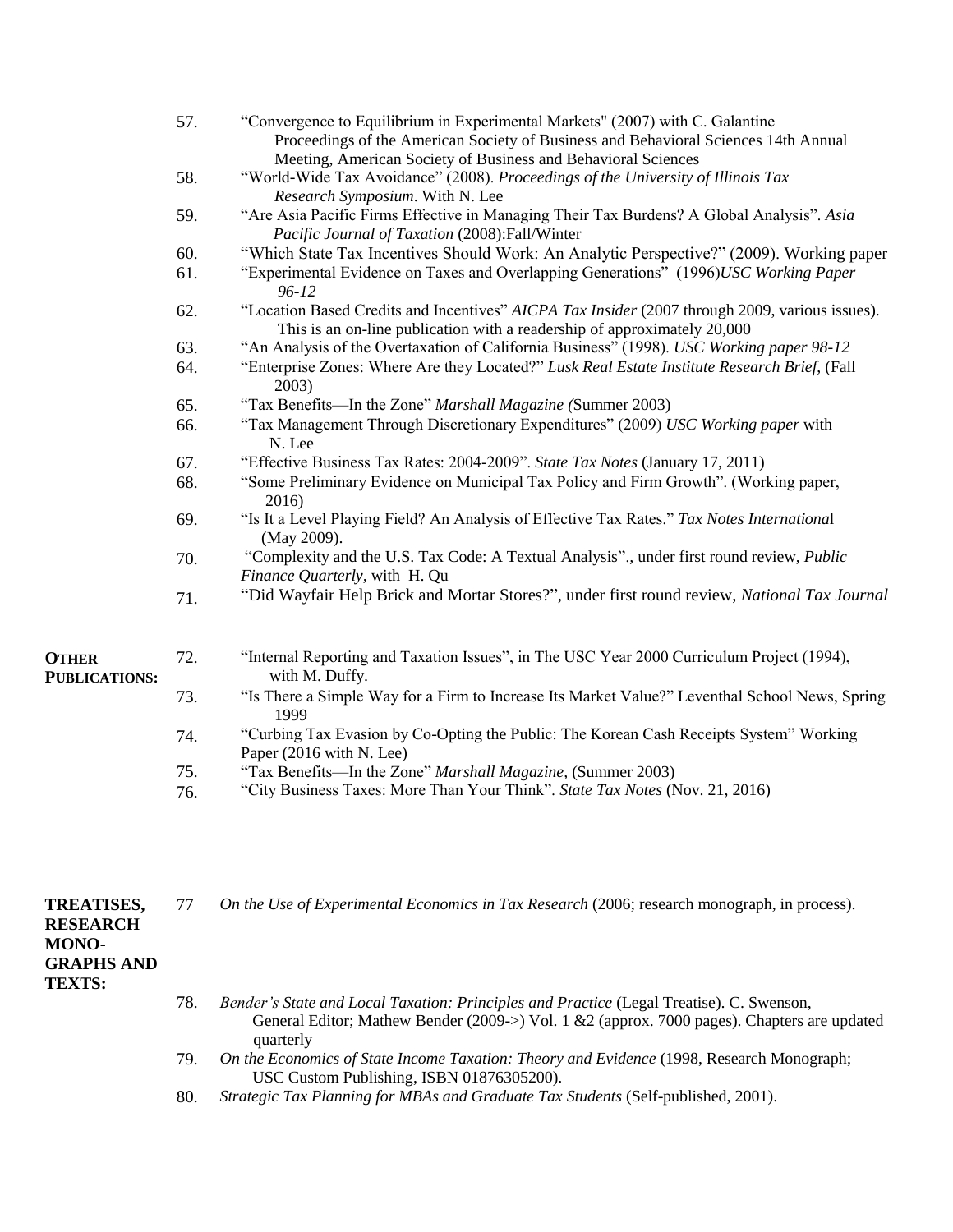|                                                        | 81.<br>82. | Strategic Business Tax Planning (Wiley, 2008) with J. Karayan. Vol. 2. approx. 2000 pages.<br>State and Local Taxation: Principles and Planning (J. Ross Publishing, June 2003, and revised 2015)<br>with S. Gupta, J. Karayan, and J. Neff. Vol. 1; approx. 1200 pages. Third edition published 2020 |
|--------------------------------------------------------|------------|-------------------------------------------------------------------------------------------------------------------------------------------------------------------------------------------------------------------------------------------------------------------------------------------------------|
| <b>SELECTED</b><br><b>RESEARCH</b><br>PAPER<br>PRESEN- |            | "An Input-Output Analysis of the Impact of the California Unitary Tax," with M. Moore, California<br>Policy Papers Seminar, University of California, Berkeley, November 1984.                                                                                                                        |
| <b>TATIONS:</b>                                        |            | "Taxpayer Behavior in Response to Taxation: An Experimental Analysis," Accounting<br>Workshop, University of Florida, November 1985.                                                                                                                                                                  |
| RESEARCH                                               |            | , Joint University of Arizona/Arizona State Accounting Workshop, University of<br>Arizona, November 1985.                                                                                                                                                                                             |
| JOURNAL<br>EDITORIAL<br><b>BOARD</b>                   |            | "An Economic Analysis of the Impact of State Taxes on Foreign Investments," USC/DH&S Tax<br>Research Symposium, Los Angeles, January 1986.                                                                                                                                                            |
| POSITIONS:                                             |            | , Economics Workshop, Caltech, October 1987.                                                                                                                                                                                                                                                          |
|                                                        |            | "Taxation and the Demand for Risky Assets: Some Experimental Market Evidence," USC/DH&S<br>Tax Research Symposium, Los Angeles, January 1987.                                                                                                                                                         |
|                                                        |            | , American Accounting Association Annual Convention,<br>Cincinnati, August 1987.                                                                                                                                                                                                                      |
|                                                        |            | "Current Trends in Tax Research, Western Regional AAA Meeting, Sacramento, CA, May 1987.                                                                                                                                                                                                              |
|                                                        |            | "The Role of Research and Development and the Incentive Effects of Related Income Tax<br>Accounting Methods: A Preliminary Empirical Analysis," with M. Moore, Peat Marwick<br>Tax Research Symposium, Washington, DC, May 1987.                                                                      |
|                                                        |            | "An Experimental Market Analysis of Income Tax Accounting Incentives and the Demand for<br>Depreciable Investment," Accounting Workshop, Arizona State University, March 1988.                                                                                                                        |
|                                                        |            | , Accounting Workshop, San Diego State University, May 1988.                                                                                                                                                                                                                                          |
|                                                        |            | , Accounting Workshop, University of Arizona, August 1990.                                                                                                                                                                                                                                            |
|                                                        |            | "Current Research Trends in Taxation," annual meeting of Canadian Academic Accounting<br>Association, Windsor, Ontario, Canada, June 1988.                                                                                                                                                            |
|                                                        |            | "A Positive Approach to Income tax Accounting Rules Using the Economic Interest Group<br>Theory," Columbia University, January 1989.                                                                                                                                                                  |
|                                                        |            | , Accounting Workshop, Texas Tech University, October 1988.                                                                                                                                                                                                                                           |
|                                                        |            | _, Accounting Workshop, University of Illinois, March 1989.                                                                                                                                                                                                                                           |
|                                                        |            | "Income Tax Accounting Research" Pac-10 Doctoral Consortium, Arizona State University,<br>December 1990.                                                                                                                                                                                              |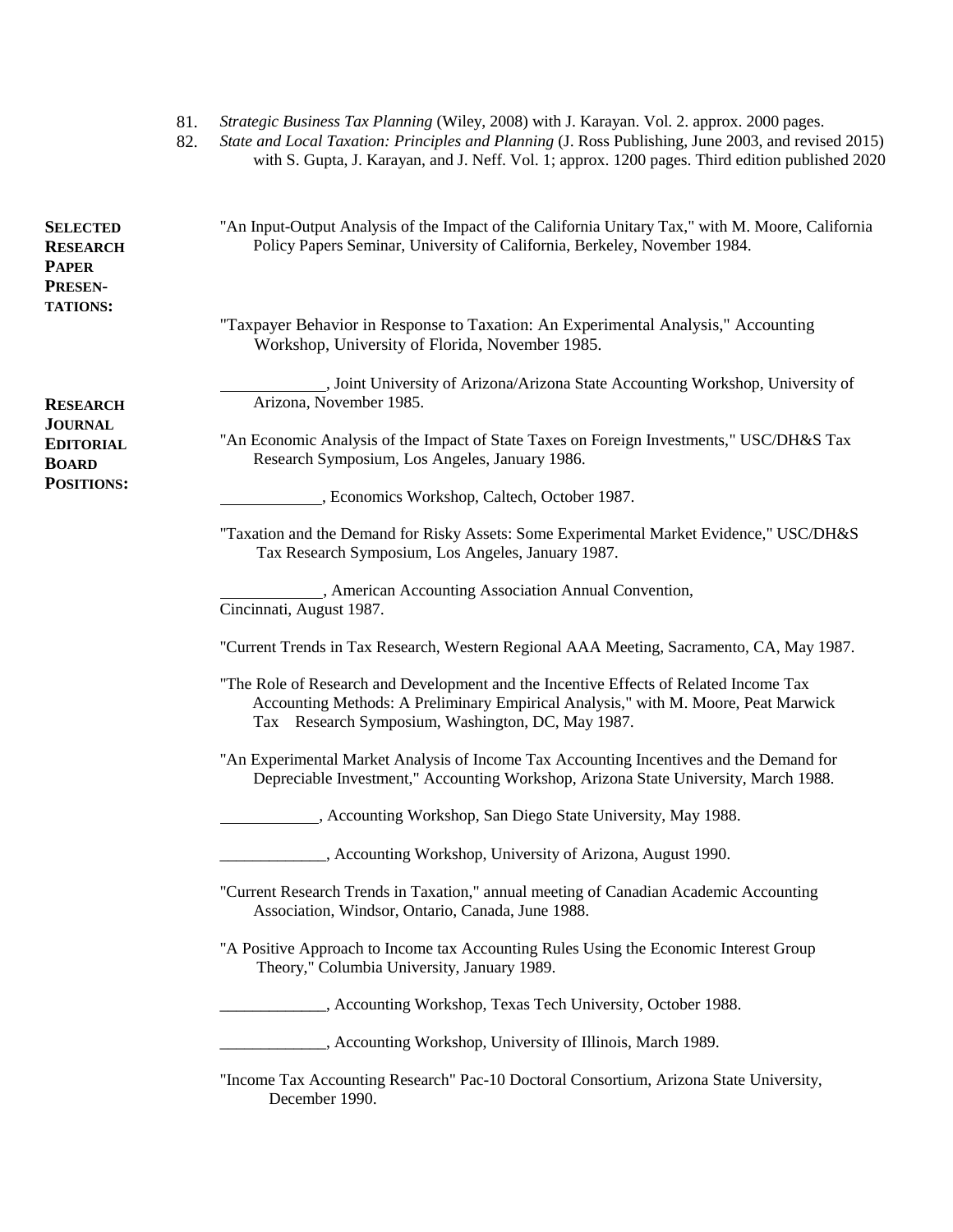"A Test of Rational Expectations with Respect to Tax Policy," University of Wyoming, September 1991.

\_\_\_\_\_\_\_\_\_\_\_\_\_, University of Texas at Austin, January 1996.

"Rent-Seeking and Accounting Rules," Waterloo University, February 1992.

- "Strategies for Publishing Tax Research", Western Regional AAA Meeting, San Diego, May 1993.
- "Discussion of Hunt, Moyers, and Shevlin", University of Illinois Tax Research Symposium, October 1993.
- "Experimental Economics Research", USC-Deloitte and Touche Audit Judgment Symposium, February 1993.
- "An Experimental Examination of General Equilibrium Tax Incidence". American Accounting Association Annual Meeting, San Francisco, August 1993

\_\_\_\_\_\_\_\_\_\_\_\_, ATA Midyear Meeting, Chicago, February 1993.

- "Lobbying for Financial Versus Accounting Rules: The Case of DISC Repeal" Arizona State University, February 1994.
	- \_\_\_\_\_\_\_\_\_\_\_\_, University of Illinois, February 1995.
- \_\_\_\_\_\_\_\_\_\_\_\_, University of Illinois Tax Research Symposium, September 1995.

\_\_\_\_\_\_\_\_\_\_\_\_, University of Iowa, March 1994.

\_\_\_\_\_\_\_\_\_\_\_\_, UCLA Workshop, November, 1998.

"Applications of Chaos to Experimental Markets" TIMS Annual Meeting, Anchorage,

June 1994.

\_\_\_\_\_\_\_\_\_\_\_\_\_, Economic Science Association Annual Meetings, Tucson, October 1995.

"Corporate Rent-Seeking Through Tax Legislation" Hong Kong University of Science and Technology, July 1996.

\_\_\_\_\_\_\_\_\_\_\_\_\_, International Conference on Contemporary Issues in Accounting, Taipei, July 1996.

\_\_\_\_\_\_\_\_\_\_\_\_\_, University of Oklahoma Conference on Ethics in Accounting and Taxation, April 1997.

\_\_\_\_\_\_\_\_\_\_\_\_\_, Workshop, Texas Tech University, October 1996.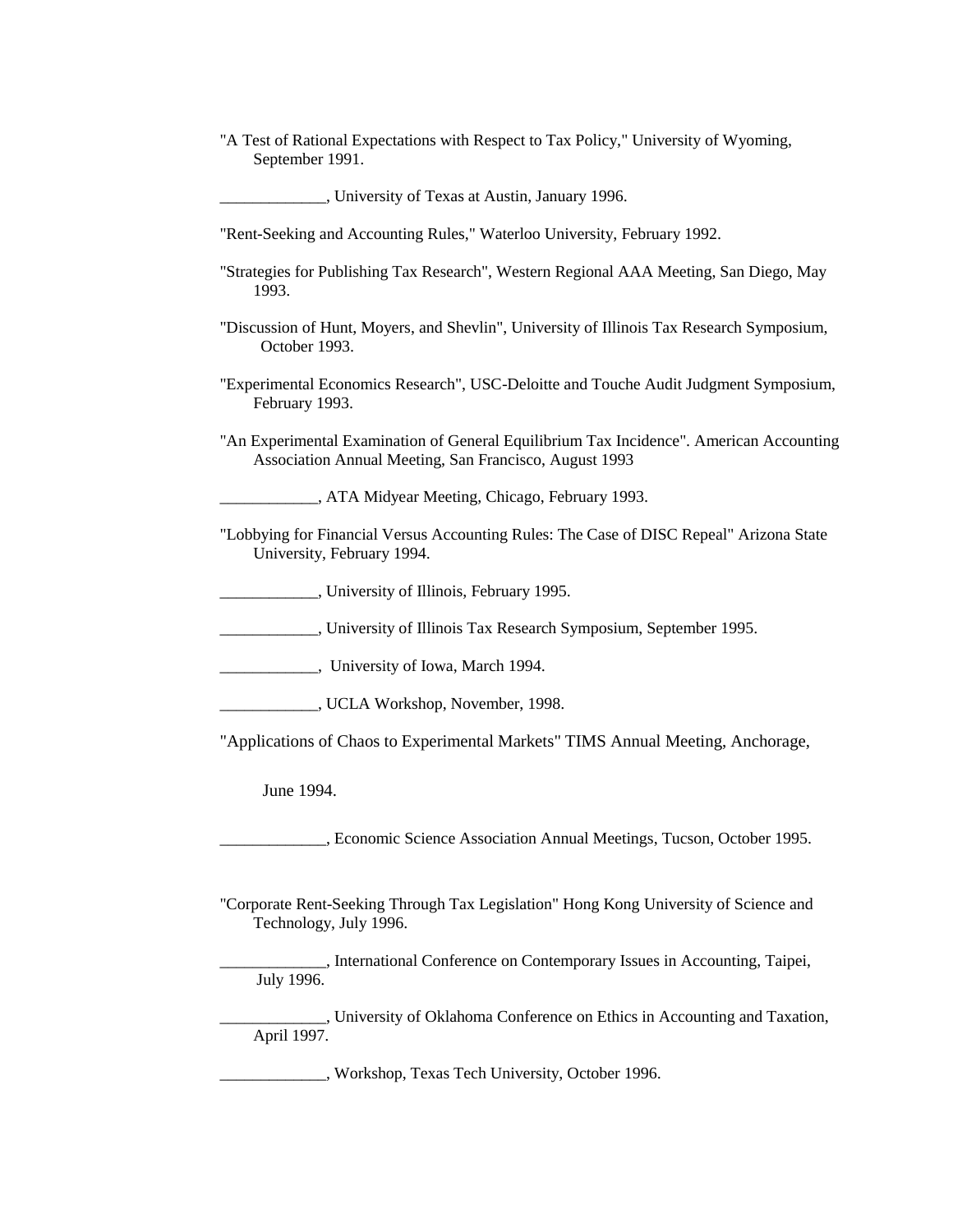\_\_\_\_\_\_\_\_\_\_\_\_\_, Workshop, Arizona state University, November 1998.

- \_\_\_\_\_\_\_\_\_\_\_\_\_, China Accounting and Finance Research Conference, Hong Kong, June 1999.
- "An Experimental Test Of Uncertain Precision" Annual Meetings of the Economic Science Association, Mannheim, Germany, June 1998.
- Discussion of "Federal Tax Legislation as an Implicit Contracting Cost Benchmark: The Definition of Excessive Executive Compensation*"* 1999 University of Illinois Tax Research Symposium.
- "World Wide Corporate Tax Avoidance" 2008 University of Illinois Tax Research Symposium. Chicago, October 2008, and USC Leventhal School of Accounting Accounting Research Symposium, February 2009.
- "On the Effectiveness of Enterprise Zones" California Assembly Committee on Jobs, Sacramento, California, July 2009
- "Doctoral Programs in Accounting-Tax Emphasis". AICPA Doctoral Scholars Program, Chicago, September 2009 and October 2010
- "On the Effectiveness of the California Enterprise Zone Program" California Senate Finance Committee Hearings, March 2010, and February, 2011
- "On the Effectiveness of the Single Sales Factor for State Taxation" California Senate Finance Committee, October 2010, and USC Leventhal School of Accounting Research Symposium, October 2010.
- "On the Economic Impact of Potential Revisions to the City of Los Angeles Business Tax". Los Angeles City Council (September, 2011)
- "World-Wide Corporate Tax Management: How Much do Rates Really Matter?" Asia Pacific Business Conference, February, 2012 (Kuala Lumpur, Malaysia), and International Conference of Social Science, January, 2013 (Bangkok, Thailand)
- "Policy Issues Related to Sales Taxation of Electronic Goods" Annual Policy Seminar/Meeting of California Bar Association, November, 2014 (San Diego)
- "Curbing Tax Evasion by Co-Opting the Public: The Korean Cash Receipts System" Keynote speaker, 32nd Annual International Business Research Conference, November 2015 (Melbourne, Australia)
- "Using 10k Text to Explain Firm Effective Tax Rates and Tax Avoidance". World Finance Conference, August 2018 (Mauritius)
- "Tax Research in Accounting". Plenary speaker, International Conference on Social Science & Humanities (ICSSH), June 2019 (Lisbon, Portugal)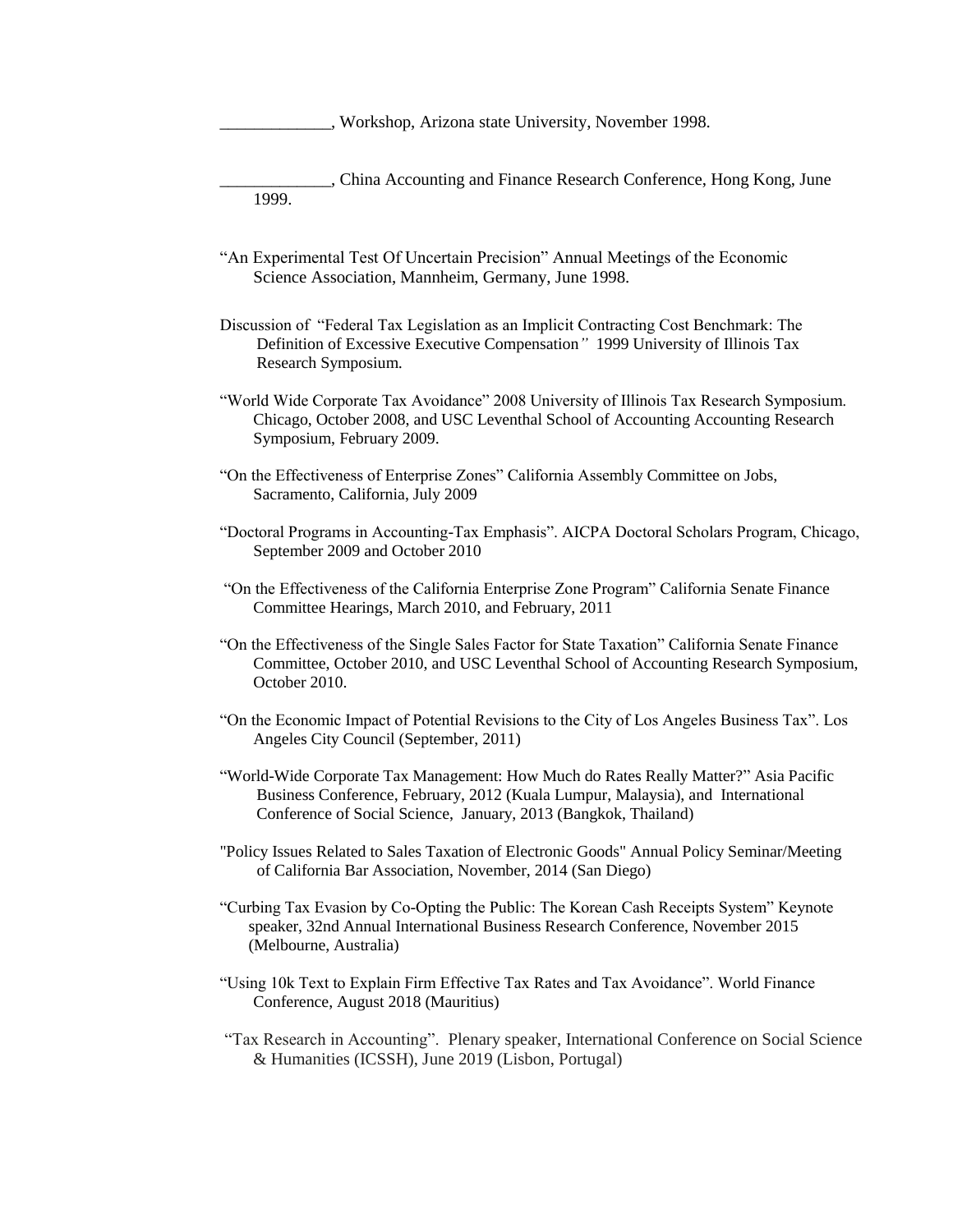|                                                    | "Using 10k Text to Explain Firm Effective Tax Rates and Tax Avoidance". Journal of<br>Information Systems conference, January 2020 (Orlando)                                                                                                                                                                                                                                                                                                                                                                                                                                                                                              |
|----------------------------------------------------|-------------------------------------------------------------------------------------------------------------------------------------------------------------------------------------------------------------------------------------------------------------------------------------------------------------------------------------------------------------------------------------------------------------------------------------------------------------------------------------------------------------------------------------------------------------------------------------------------------------------------------------------|
| <b>OTHER</b><br><b>EDITORIAL</b><br><b>DUTIES:</b> | Editorial Board, Asia-Pacific Journal of Taxation, 1999-present<br>Editorial Board, Journal of Accounting and Public Policy, 1991-2021<br>Editorial Board, Journal of the American Taxation Association, 1991-1995<br>Editorial Board, The Accounting Review, 1988-1997                                                                                                                                                                                                                                                                                                                                                                   |
|                                                    | Ad hoc reviewer<br>American Economic Review<br><b>Contemporary Accounting Research</b><br>Journal of Business and Economic Statistics<br>Journal of the American Taxation Association<br>Economic Inquiry<br>Auditing: A Journal of Practice and Theory<br>Journal of Economics and Business Organization<br>Journal of Public Economics<br>Journal of Accounting Literature<br>Journal of Economic Dynamics and Control<br>National Tax Journal<br>The Accounting Review<br><b>Public Finance Review</b><br><b>Advances in Taxation</b><br>Economic Development Quarterly<br>Journal of International Accounting, Auditing, and Taxation |
| <b>CONFERENCE</b><br>$Co-$<br><b>CHAIRMAN:</b>     | "Tax Research, " American Accounting Association, Western Regional meeting, Monterey, CA, May<br>1988<br>USC/DH&S Tax Research Symposium, Newport Beach, CA, January 1989.                                                                                                                                                                                                                                                                                                                                                                                                                                                                |
|                                                    | , January 1990.                                                                                                                                                                                                                                                                                                                                                                                                                                                                                                                                                                                                                           |
| <b>PROFESSIONAL</b>                                | ATA Tax Manuscript Award Committee, 1986-87                                                                                                                                                                                                                                                                                                                                                                                                                                                                                                                                                                                               |
| <b>RESEARCH</b><br><b>ACTIVITIES:</b>              | ATA Dissertation Award Selection Committee, 1984-85 and 1985-86                                                                                                                                                                                                                                                                                                                                                                                                                                                                                                                                                                           |
|                                                    | Chair, Ph.D. Committee, Department of Accounting, University of Arizona, 1985-86                                                                                                                                                                                                                                                                                                                                                                                                                                                                                                                                                          |
|                                                    | AAA Competitive Manuscript Award Committee, 1988-89 and 1990-91                                                                                                                                                                                                                                                                                                                                                                                                                                                                                                                                                                           |
|                                                    | Chair, ATA Dissertation Award Committee, 1988-89                                                                                                                                                                                                                                                                                                                                                                                                                                                                                                                                                                                          |
|                                                    | Chair, ATA Tax Manuscript Award Committee, 1991-92                                                                                                                                                                                                                                                                                                                                                                                                                                                                                                                                                                                        |
|                                                    | Government and Non-profit Research Committee (AAA), 1989-89                                                                                                                                                                                                                                                                                                                                                                                                                                                                                                                                                                               |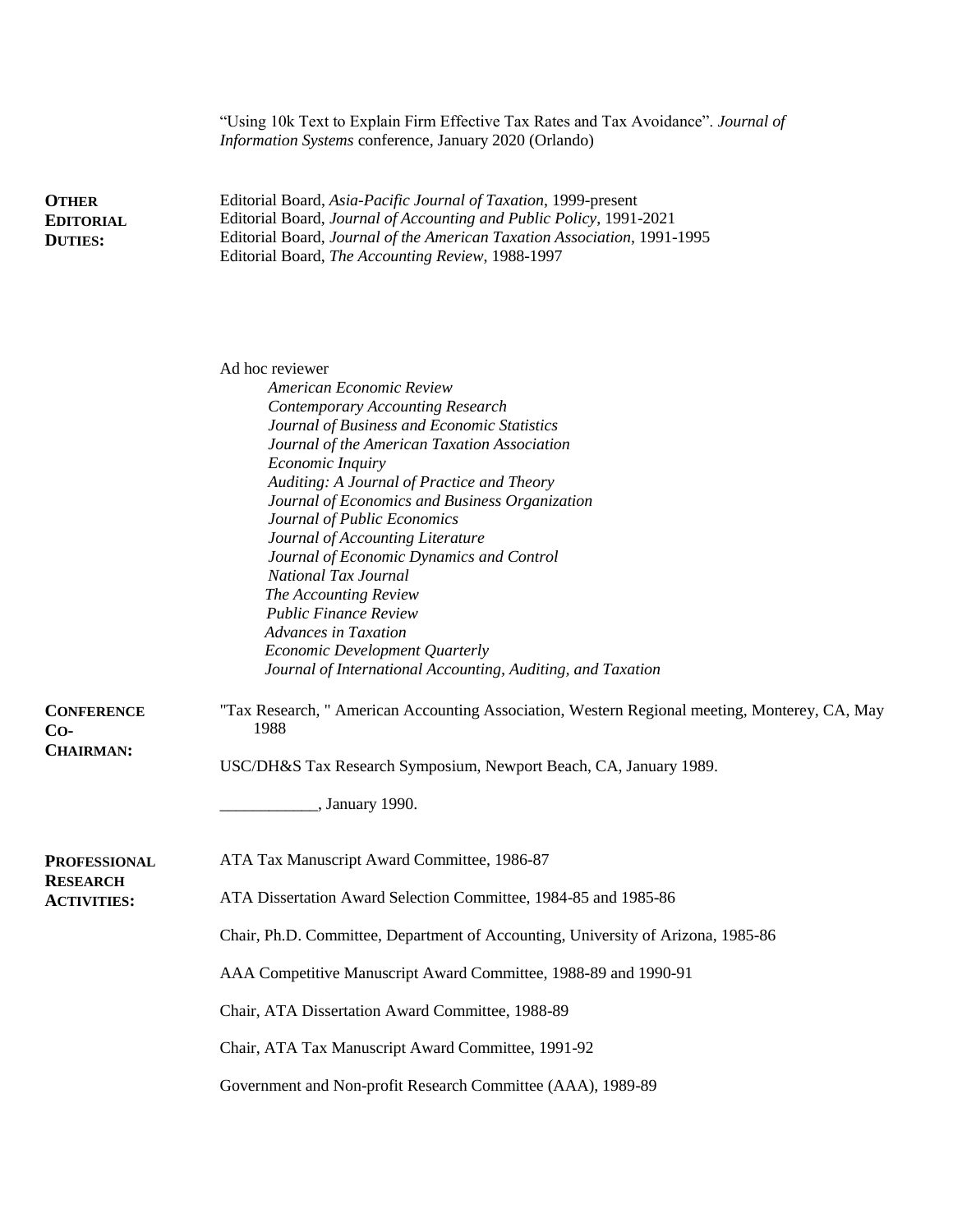|                                  | Ph.D. Committee, School of Accounting, University of Southern California,<br>1989-1994 and 2009-12                  |
|----------------------------------|---------------------------------------------------------------------------------------------------------------------|
|                                  | Selected to attend Stanford University Summer Tax Conference, Palo Alto, CA,<br><b>July 1989</b>                    |
|                                  | Founder and Director, USC/KPMG Experimental Economics Laboratory,<br>1990-1998                                      |
|                                  | Research Committee, USC School of Accounting, 1989-1997                                                             |
|                                  | Reviewer, National Science Foundation (Economics grant proposals)                                                   |
|                                  | Director of Doctoral Studies in Accounting, USC, 1994-1999                                                          |
|                                  | AAA 1994 Annual Meeting Planning Committee                                                                          |
|                                  | ATA Research Methodologies Committee. 1994-95                                                                       |
|                                  | ATA Nominations Committee, 1996-7                                                                                   |
|                                  | ATA Research Committee, 2009-10                                                                                     |
|                                  | Manuscript reviewer, Hawaii Accounting Research Conference, 2020                                                    |
| <b>MODERATOR</b><br>AT RESEARCH: | "Taxation of Capital Gains," USCIDH&S Tax Research Symposium, Newport<br>Beach, CA, January 1989.                   |
| <b>CONFERENCE:</b>               | "Tax Research," Western Regional AAA Conference, Monterey, CA, April 1988.                                          |
| <b>DISCUSSANT:</b>               | "Experimental Economics Research" (various papers) AAA Convention<br>Orlando, Fla. August 1995.                     |
|                                  | 1999 University Illinois Tax Research Symposium                                                                     |
|                                  | Various state and local tax papers, Annual Meetings of the National Tax Association, New Haven,<br>CT. October 2012 |
|                                  | Various finance papers, World Finance Conference, Mauritius, Aug. 2018                                              |
| <b>AWARDS AND</b>                | ATA Outstanding Tax Manuscript Award, 1986-88, with M. Moore and B. Steece.                                         |
| <b>HONORS:</b>                   | ATA Outstanding Tax Manuscript Award, 1989, with M. Moore and B. Steece.                                            |
|                                  | ATA Outstanding Tax Manuscript Award, 1991.                                                                         |
|                                  | Distinction List, College of Business Teaching Evaluations. University of Arizona,<br>Fall 1984 and Spring 1985.    |
|                                  | Faculty Initiate, Beta Gamma Sigma (USC Chapter), 1992.                                                             |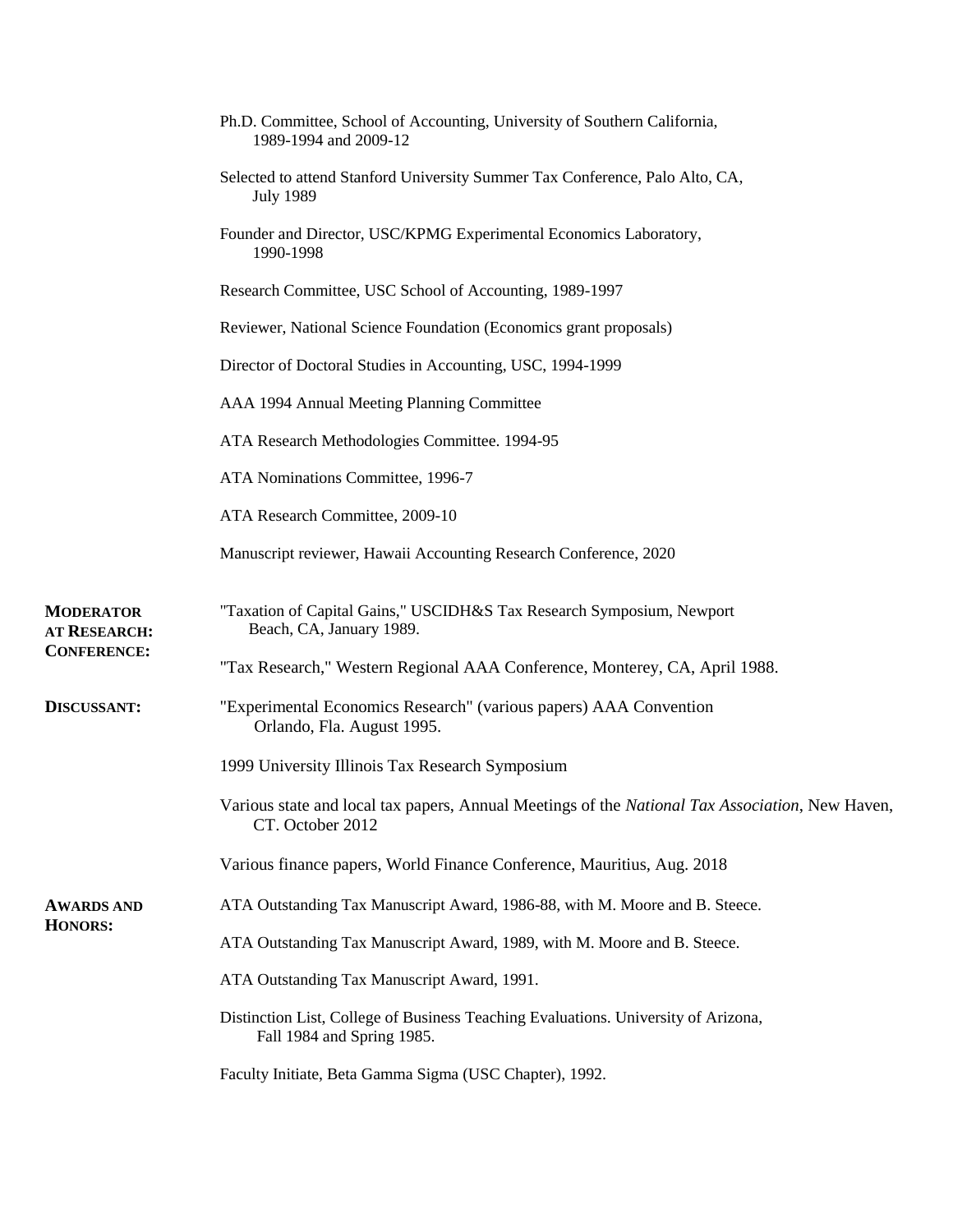|                                           | "Most Popular Teacher" Award, USC School of Accounting, Spring 1995.                    |
|-------------------------------------------|-----------------------------------------------------------------------------------------|
| AWARDS,                                   | Doctoral Teaching Award, 1981-1982                                                      |
| <b>HONORS AND</b><br>GRANTS,              | AAA Consortium Fellow, 1983                                                             |
| WHILE IN PH.D.<br>PROGRAM:                | AAA Fellowship, 1982-1983                                                               |
|                                           | Doctoral Achievement Award, 1983-1984                                                   |
|                                           | Ernst & Whinney Dissertation Grant, 1983 - 1984                                         |
| <b>OTHER:</b>                             | Member, Board of Trustees, American Taxation Association, 1993 -1995                    |
|                                           | Candidate, Editor, Journal of the American Taxation Association, 1998, 1995<br>and 1992 |
|                                           | Chair, Audit Committee, Partners in Care Foundation, 2006-present (pro bono)            |
| <b>FUNDED</b>                             | KPMG Peat Marwick Research Fellow, 1988-1989                                            |
| <b>RESEARCH</b><br><b>GRANTS AND</b>      | Arthur Young Tax Research Grant, 1987                                                   |
| <b>RESEARCH</b><br><b>FELLOWSHIPS:</b>    | Dean's Research Fellow, USC, 1988-1990                                                  |
|                                           | KPMG Peat Marwick Research Opportunities in Taxation Grants, 1989 and 1992              |
|                                           | KPMG Peat Marwick Faculty Fellow, 1990-1992                                             |
|                                           | Faculty Research Innovation Fund Grant (USC), 1990                                      |
| <b>PROFESSIONAL</b>                       | <b>American Accounting Association</b>                                                  |
| <b>ASSOCIATION</b><br><b>MEMBERSHIPS:</b> | <b>American Taxation Association</b>                                                    |
|                                           | National Tax Association - Tax Institute of America                                     |
|                                           | American Institute of Certified Public Accountants                                      |
|                                           | California Society of Certified Public Accountants                                      |
|                                           | American Economic Association                                                           |
| <b>DISSERTATION</b><br><b>COMMITTEES:</b> | Cynthia Vines (Chair)                                                                   |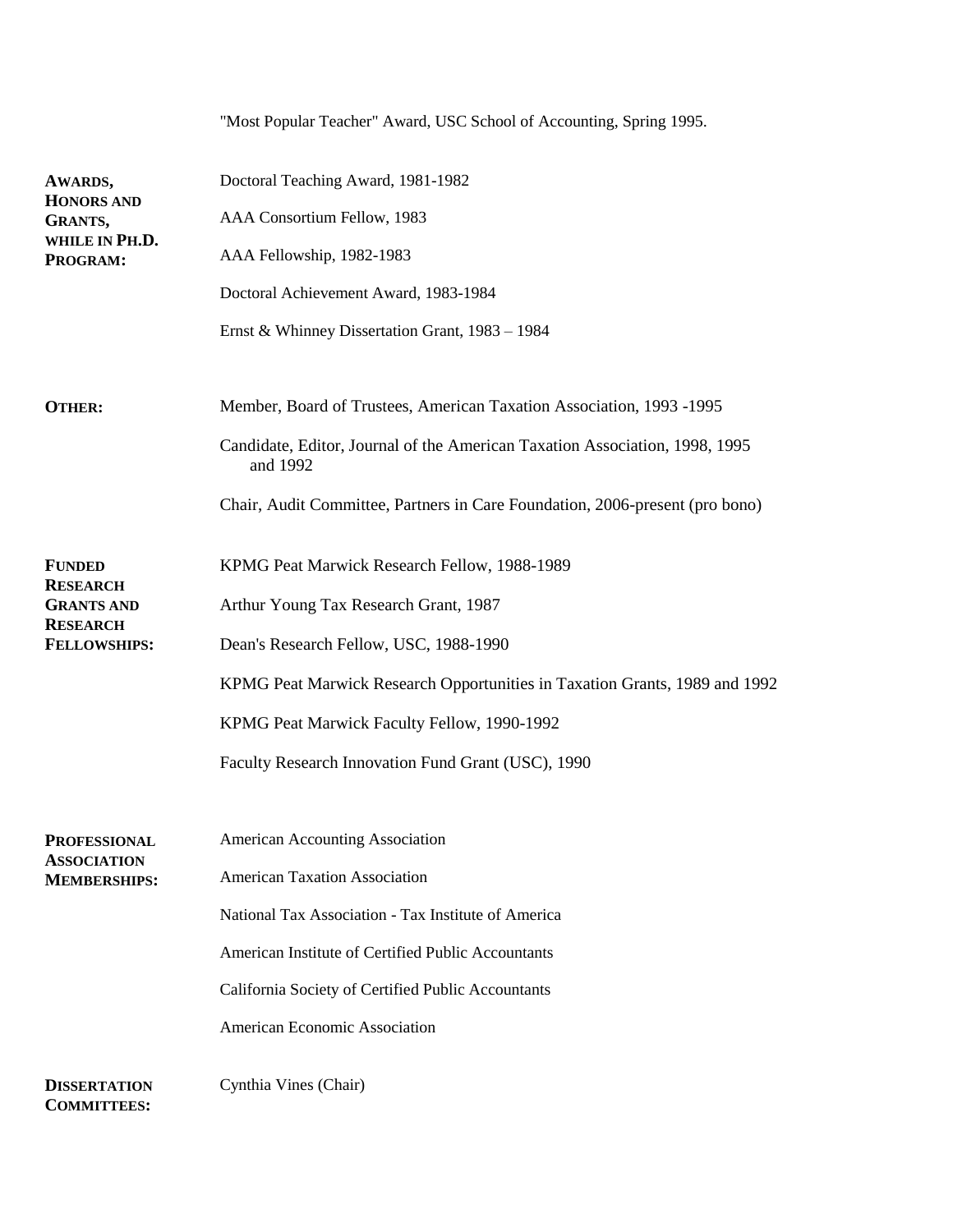| Patrick Harvey (Chair)                                                                                                                                                                  |
|-----------------------------------------------------------------------------------------------------------------------------------------------------------------------------------------|
| Carolyn Galantine (Chair)                                                                                                                                                               |
| Michael Williams (Chair)                                                                                                                                                                |
| Glenn Freed                                                                                                                                                                             |
| Terry Lease (Chair)                                                                                                                                                                     |
| Rose Martin (Co-Chair)                                                                                                                                                                  |
| Jadeep Prabhu (Marketing)                                                                                                                                                               |
| Lata Gangadharan (Economics)                                                                                                                                                            |
| Joe Lu (Chair)                                                                                                                                                                          |
| David Hsiao (Economics)                                                                                                                                                                 |
| Hai Lu                                                                                                                                                                                  |
| James Steckelberg                                                                                                                                                                       |
| Tyler DeGroot (Co-Chair)                                                                                                                                                                |
|                                                                                                                                                                                         |
| Recruiting Committee (School of Accounting), 1992-1996, 2013-2015                                                                                                                       |
| Chair, Recruiting Committee (School of Accounting), 2011-2013                                                                                                                           |
| Personnel Committee (LSOA) 2003-2004                                                                                                                                                    |
| Chair, APR Committee (LSOA) 2003-2004                                                                                                                                                   |
| Peer Evaluation Group Committees for Patricia Hughes (co-chair), Richard Panich, Robert<br>Trezevant (chair), Daniel O'Leary, KR Subramanyam, Douglas Joines,<br>Shiing-wu Wang (chair) |
| Fourth and Fifth Year (New) Curriculum Committee                                                                                                                                        |
| Various Ad Hoc Committees                                                                                                                                                               |
| School of Business Ph.D. Committee, 1994 to 1999                                                                                                                                        |
| Ph.D. Committee (LSOA), 2010-current                                                                                                                                                    |
| School of Business Research Committee, 1994 through 1997                                                                                                                                |
| Chair, School of Accounting Personnel Committee, 1999-2002                                                                                                                              |
| School of Business Personnel Committee, 1999-2002                                                                                                                                       |

**OTHER USC COMMITTEES:**